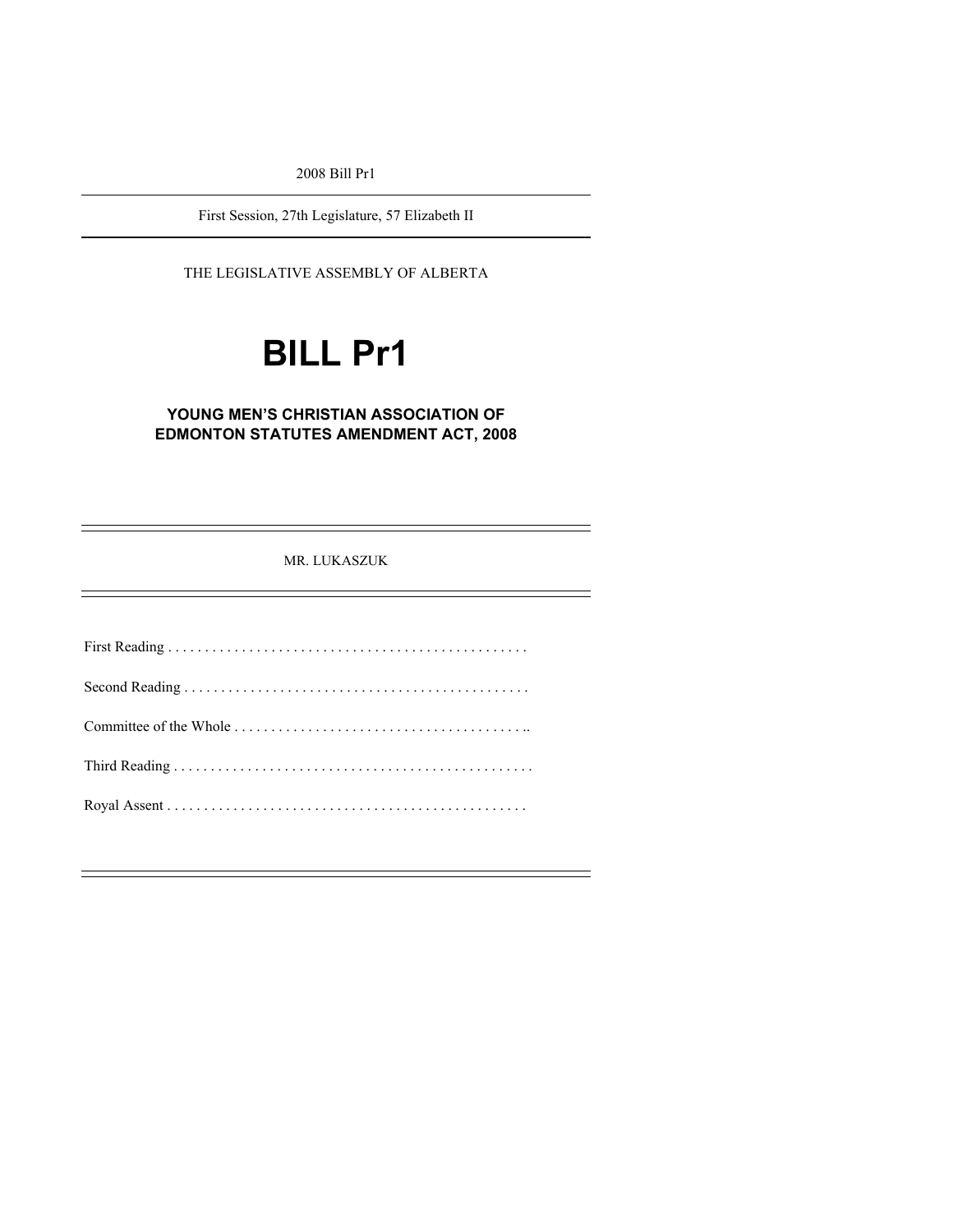*Bill Pr1 Mr. Lukaszuk* 

## **BILL Pr1**

2008

#### **YOUNG MEN'S CHRISTIAN ASSOCIATION OF EDMONTON STATUTES AMENDMENT ACT, 2008**

*(Assented to , 2008)* 

WHEREAS the Young Men's Christian Association of Edmonton was incorporated by *An Act respecting the Young Men's Christian Association of Edmonton,* chapter 40 of the Statutes of Alberta, 1907, which was amended by chapter 76 of the Statutes of Alberta, 1956;

WHEREAS certain lands and buildings of the Association are exempt from assessment and taxation by virtue of *An Act to Provide for the Exemption of Certain Lands which are the Property of the Young Men's Christian Association from Assessment and Taxation*, chapter 151, Statutes of Alberta, 1964, which was amended by chapter 46 of the Statutes of Alberta, 1990;

WHEREAS the Association has presented a petition praying for an amendment to its incorporating statute that will exempt all of its real and personal property from municipal tax; and

WHEREAS it is expedient to grant the prayer of the petition;

THEREFORE HER MAJESTY, by and with the advice and consent of the Legislative Assembly of Alberta, enacts as follows:

## **An Act respecting the Young Men's Christian Association of Edmonton**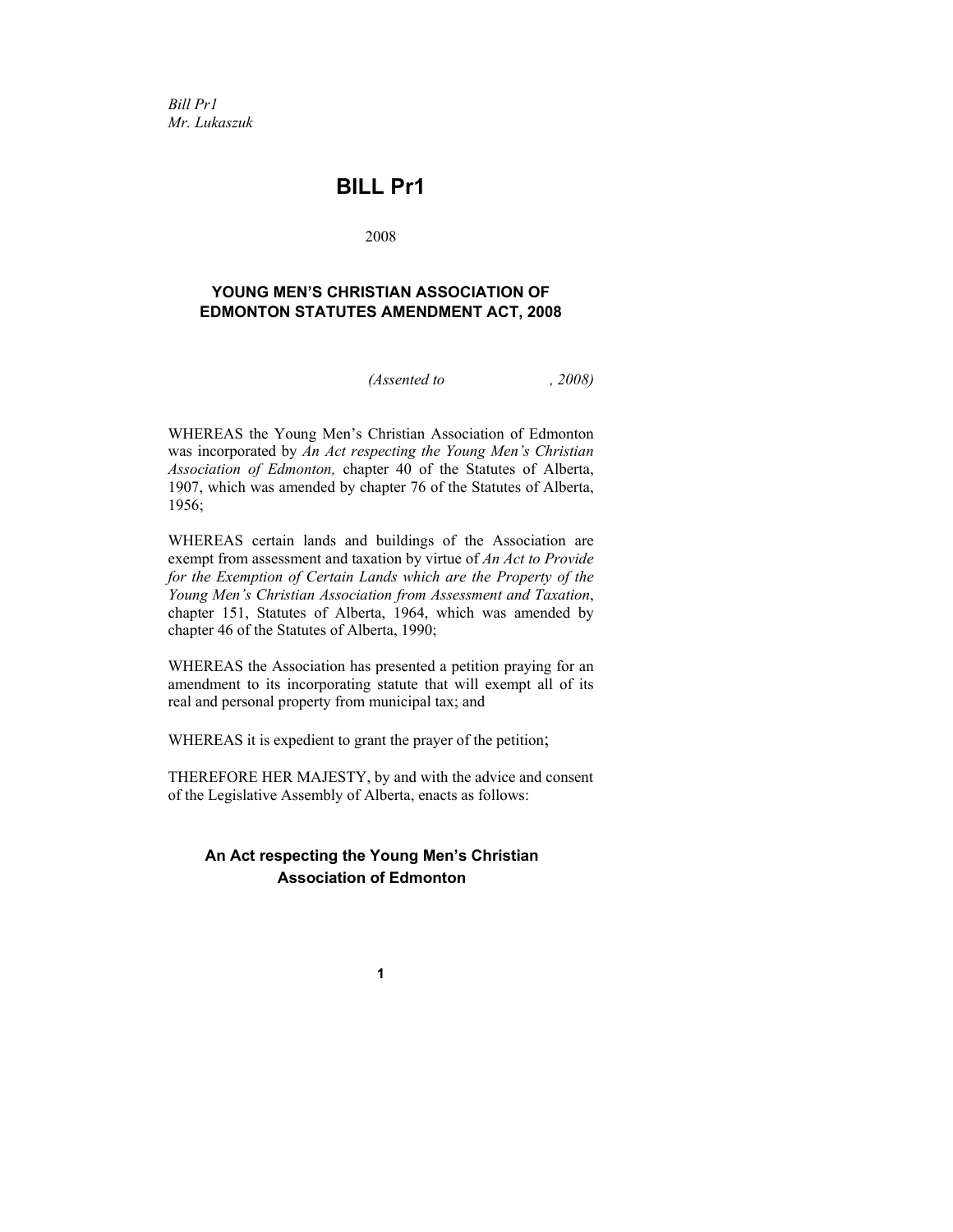**Explanatory Notes** 

**An Act respecting the Young Men's Christian Association of Edmonton**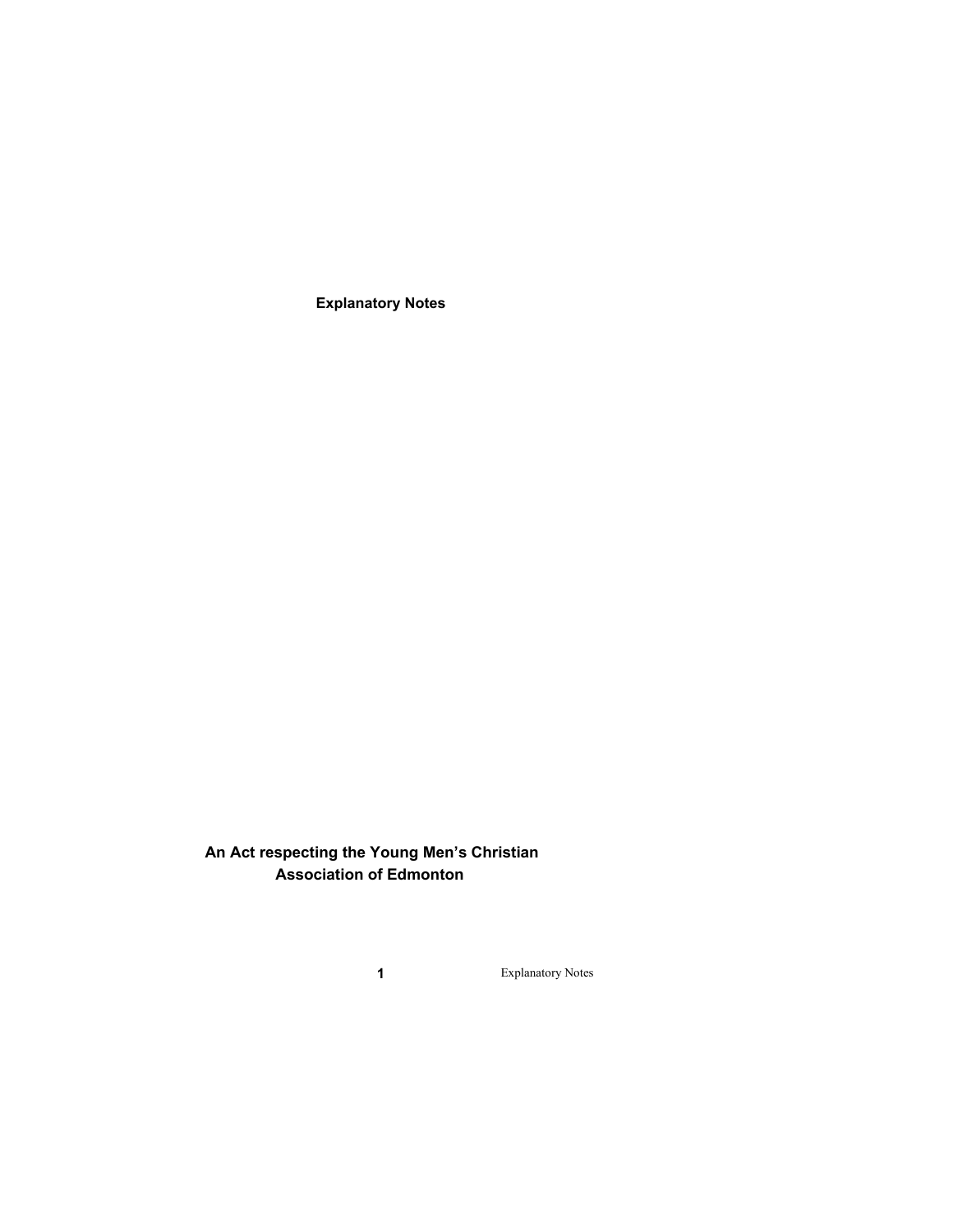#### **Amends SA 1907 c40**

#### **1** *An Act respecting the Young Men's Christian Association of Edmonton* **is amended by adding the following after section 10:**

#### **Property exempt from taxation**

**11** All real and personal property owned by the association, and used for its purposes, is hereby declared to be exempt from all municipal or school taxes of every nature whatsoever.

#### **Repeal**

#### **Repeals SA 1964 c151**

**2** *An Act to Provide for the Exemption of Certain Lands which are the Property of the Young Men's Christian Association from Assessment and Taxation* **is repealed.**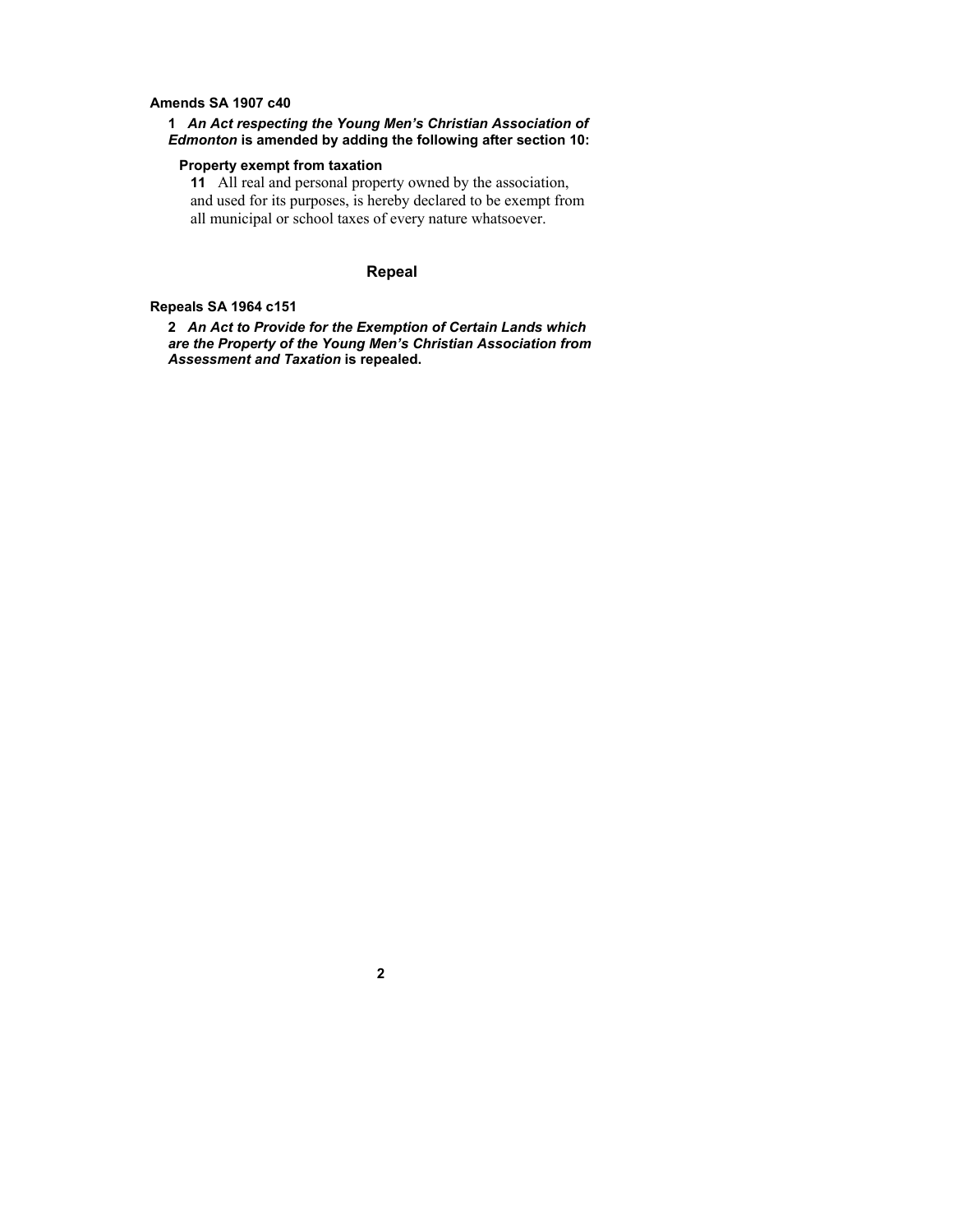Provision for exemption from municipal taxation added.

## **Repeal**

Repeals chapter 151 of the Statutes of Alberta, 1964.